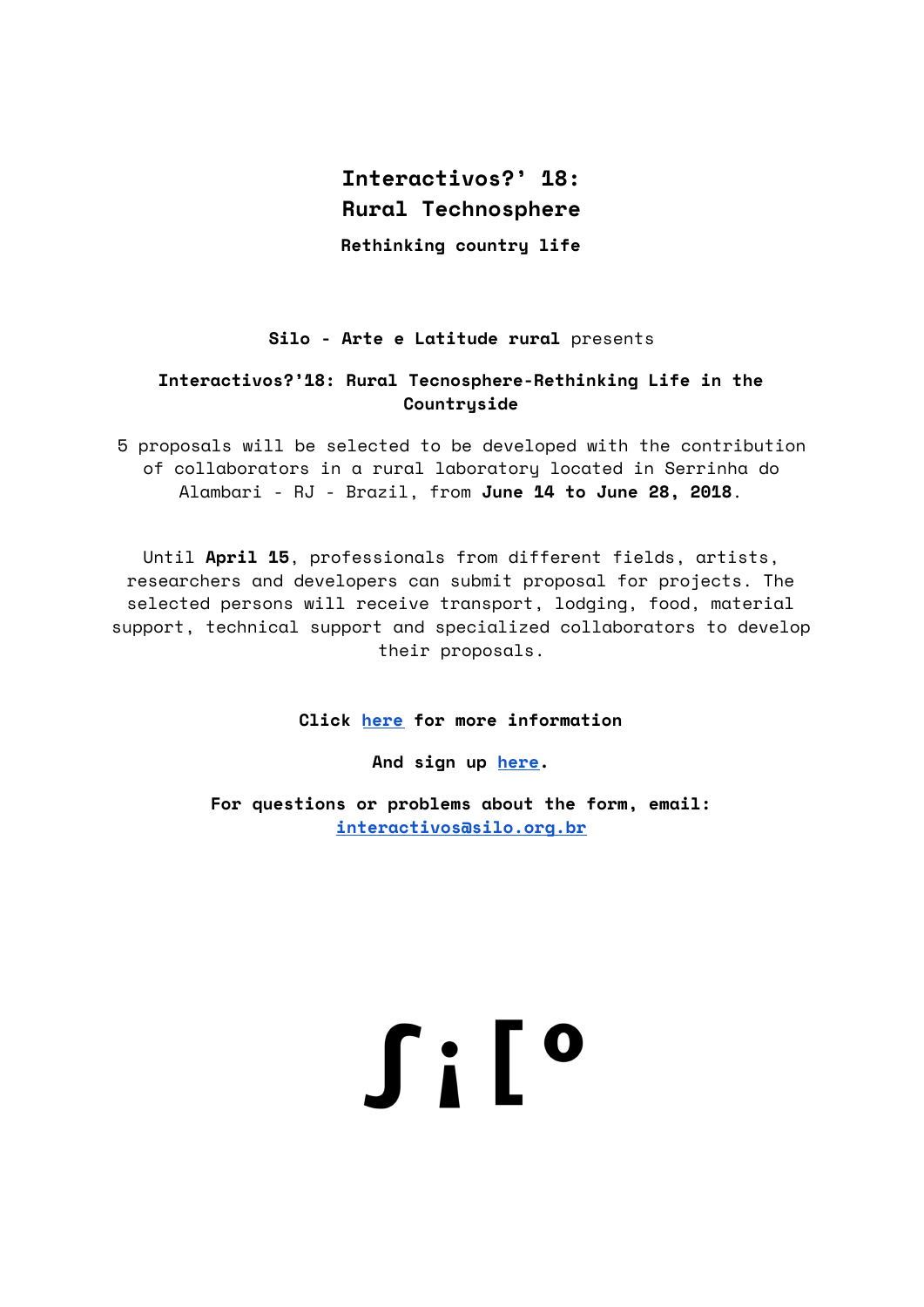### **INTERNATIONAL CALL**

## **Interactivos?'18 : Rural Technosphere Rethinking country life**

#### **CONTEXT**

**Interactivos?** is a laboratory for development of projects in a collaborative way. This edition has as theme the rural technosphere and its environmental infrastructures.

In geography, the technological layer that is produced by human intervention in the lithosphere, atmosphere, hydrosphere and terrestrial biosphere is called technosphere. So what types of interventions can be done in the rural sphere considering the sustainable development of populations and respecting the needs of the environment?

Encouraging the intersection of popular, scientific, technical and artistic knowledges, this edition of **Interactivos?'18**, named **Rural Technosphere**, wishes to receive projects that explore propositions or solutions related to the problems we face in the countryside, especially those that are attentive to ecological and social issues.

After about four decades of agro-industrial activity, what do we know about the rural universe and what knowledge can be generated from it? This is intended to be an open space for the creation of ecological infrastructures in the rural environment considering bioarchitecture, agroecological crops, communication, transport systems, drainage systems, education, science, art and everything else that has an intersection with the rural space.

#### **CONDITIONS**

To the participants of the laboratory we offer: transportation, lodging, food; work environment with tools and internet connection; collective spaces for meetings; tutors and technicians to assist in the development of the projects, as well as theoretical, aesthetic and conceptual support; a small budget for the development of proposals and equipment.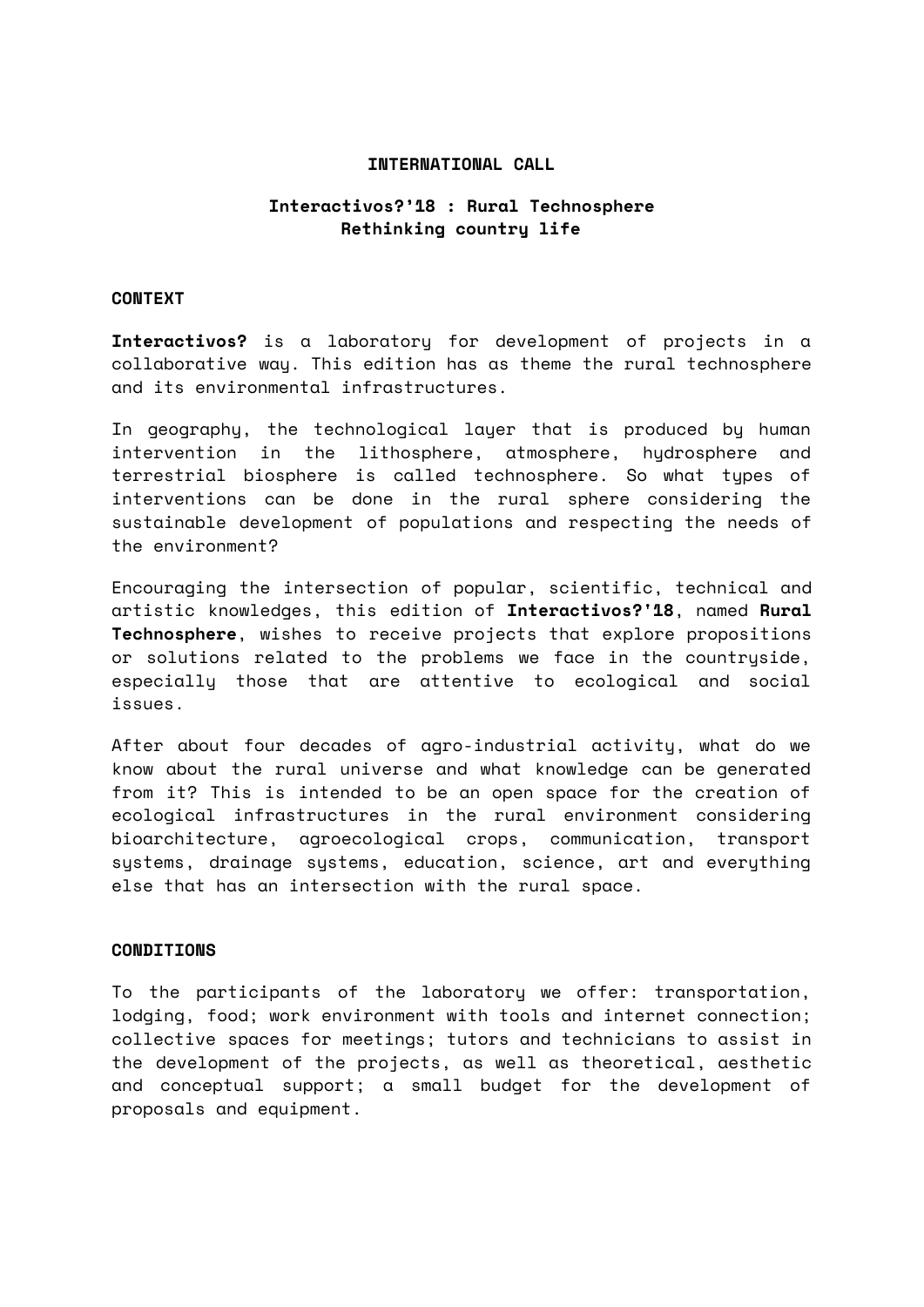#### **METHODOLOGY**

This work methodology aims to be a platform for research, production and collective learning that starts from the development of the selected projects. 5 Proposals will be selected to be developed in multidisciplinary groups composed by the project proponents and up to 5 collaborators, with the advice of tutors (if necessary), in this case aiming at concept, technique, methodologies and mediations. The call for collaborators will be launched after the selection of the projects. Each working group should think about having a prototype of their idea at the end of the process.

One of the key objectives of the program is to foster the development, dissemination and free access to networks of collaboration and knowledge.

#### **BACKGROUND**

The model of this program is based on the methodology developed by Medialab-Prado, a center for arts and technology based in Madrid, Spain. Since 2006, Interactivos'? proposes an interactive model of learning that surpasses the typical hierarchical dynamics established in the teacher/student relationship. The name refers to a questioning of the idea of interactivity while proposing the collective creation and use of open tools in an environment in which participants can both learn and teach.

#### **WHERE**

**Interactivos'? 18 - Rural Technosphere** will take place in Serrinha do Alambari, located in the municipality of Resende, in Rio de Janeiro State.

Serrinha do Alambari is an integral part of an an APA (Environmental Protection Area), situated in the municipal area of Resende, in the state of Rio de Janeiro, on the eastern slopes of Itatiaia National Park. This area is peculiar for being a rural and environmental protection area. Serrinha has around 1,000 inhabitants, with small and medium-scale industries, commerce and tourism. The Environmental Protection Area of Serrinha do Alambari encompasses the communities of Serrinha and Capelinha, protecting